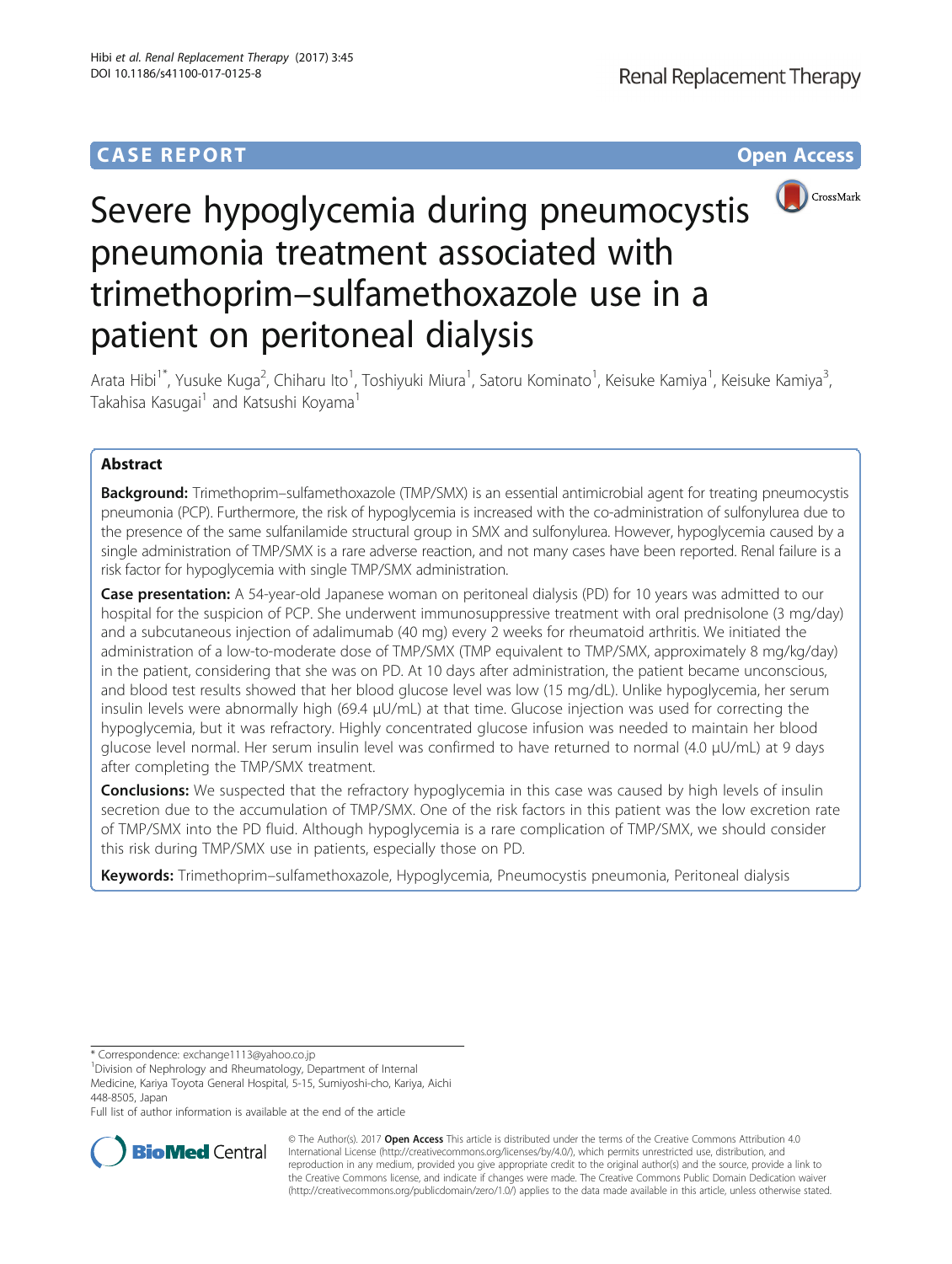#### Background

Trimethoprim–sulfamethoxazole (TMP/SMX) is a combination of two antimicrobial agents: TMP and SMX. TMP/SMX is used for the prophylaxis of and as a firstline treatment for pneumocystis pneumonia (PCP), which is caused by *Pneumocystis jirovecii* in human immunodeficiency virus (HIV) patients and non-HIV immunocompromised hosts [[1](#page-6-0)]. PCP is a fatal disease, especially in non-HIV patients. The mortality rate is much higher in non-HIV patients (50%) than in HIV patients (6.7%) [[2\]](#page-6-0). For appropriate treatment, an adequate amount of TMP/SMX is needed. TMP/SMX is an antibiotic that needs dose adjustment in accordance with the patient's renal function.

Hypoglycemia is a rare adverse reaction of TMP/SMX administration. However, co-administration with sulfonylurea increases the risk of hypoglycemia by 6.6 times [[3](#page-6-0)]. Nunnari et al. reported two cases of TMP/SMXassociated severe hypoglycemia, which was caused by a sulfonylurea-like effect of TMP/SMX. They suggested that the risk of hypoglycemia should be considered, especially when prolonged treatment and high dosage is used. SMX is considered to have a sulfonylurea-like effect of increasing endogenous insulin secretion because insulin levels are elevated after administration [[4](#page-6-0)]. The presence of the same sulfanilamide structural group in the two agents (Fig. 1) may be an explanation for this effect. Kenteu et al. reported an acute glycemic effect of TMP/SMX. They performed a 75-g oral glucose tolerance test with or without oral TMP/SMX administration in healthy adults. None of the volunteers experienced hypoglycemia, but their glycemic response was reduced after TMP/SMX administration [\[5](#page-6-0)]. This result clinically supports the stimulation of insulin secretion effect of SMX.

Strevel et al. reviewed 13 cases of TMP/SMX-induced hypoglycemia and reported that renal insufficiency is the most prevalent predisposing risk factor (93%) [\[6\]](#page-6-0). Only few cases of hypoglycemia caused by the single administration of TMP/SMX have been reported in Japan [[7, 8](#page-6-0)] since the first Japanese case was reported in 1987 [\[7](#page-6-0)]. Cases of patients on peritoneal dialysis (PD) have not yet been reported in Japan.

An ideal TMP/SMX dose for treating a PCP patient on PD has not been described. The risk of hypoglycemia during treatment in a patient on PD should be considered.

#### Case presentation

A 54-year-old Japanese woman visited our hospital with the chief complaint of worsening cough and persistent mild fiver. She had been maintained on PD due to endstage renal disease (ESRD) for 10 years. She had anuria and a history of rheumatoid arthritis (RA), for which she underwent immunosuppressive treatment with daily oral prednisolone (3 mg) and a subcutaneous injection of adalimumab (40 mg) every 2 weeks. She also had a history of hypertension, chronic heart failure, and osteoporosis. Her other maintenance medications were lansoprazole (10 mg), nifedipine (40 mg), doxazosin (2 mg), carvedilol (10 mg), ferric citrate hydrate (1000 mg), lanthanum carbonate hydrate (750 mg), and calcitriol (0.30  $\mu$ g). Hypoglycemic agents and insulin analogs were not used. She did not have any surgical history except for PD catheter insertion.

Her body weight was 42.6 kg; height, 150.1 cm; and body mass index, 18.9 kg/m<sup>2</sup> . She had a mild fever (37.4 °C), with blood pressure of 154/81 mmHg and tachycardia (heart rate = 100 beats/min). She had tachypnea (respiratory rate = 20 breaths/min), and her  $SpO<sub>2</sub>$ in room air was 99%. On physical examination, a systolic murmur was heard at the apex, but lung auscultation revealed unremarkable findings. Mild ulnar deviations and hallux valgus due to RA were seen, with no pitting edema on the lower extremities. Computed tomography (CT) of the chest showed bilateral ground-glass opacities (Fig [2](#page-2-0)). Her blood counts were as follows: white blood cells, 8200/ $\mu$ L; red blood cells, 352 × 10<sup>4</sup>/ $\mu$ L; hemoglobin, 11.1 g/dL; and platelets,  $26.4 \times 10^4$ /µL. Her blood glucose was 125 mg/dL; blood urea nitrogen, 58.9 mg/dL; and creatinine, 8.96 mg/dL. Her hemoglobin A1c was 4.5%. C-reactive protein levels were elevated by 7.23 mg/dL, and β-D-glucan levels were also high (23.3 pg/mL). HIV antibody was negative. P. jirovecii DNA polymerase chain reaction of sputum was positive. Bronchoscopy was considered but could not be performed due to the patient's refusal. According to these results, a clinical



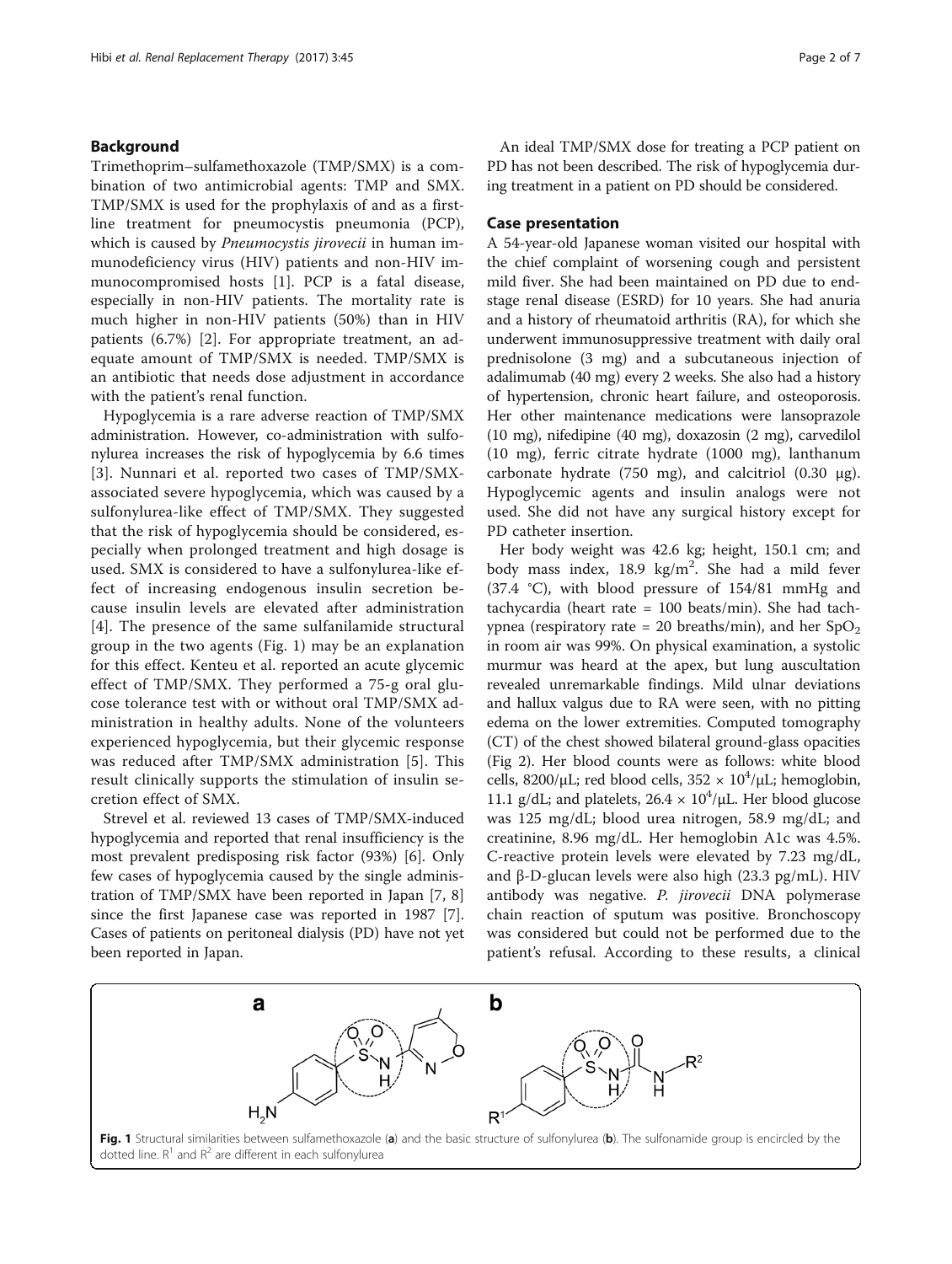<span id="page-2-0"></span>

diagnosis of PCP was made. Cytomegalovirus (CMV) pneumonia, tuberculosis, and other fungal infections were differential diagnoses, but CMV antigenemia, T-SPOT, Candida antigen, Aspergillus antigen, and Cryptococcus neoformans antigen were negative.

We started treatment with a low-to-moderate dose of TMP/SMX (TMP equivalent to TMP/SMX, approximately 8 mg/kg/day), considering that the patient was on PD and was anuric. At 10 days after TMP/SMX administration, the patient suddenly became unconscious after complaining of palpitations and sweating. She was perspiring markedly and did not respond to orders. At that time, her vital signs were as follows: body temperature, 37.0 °C; blood pressure, 140/70 mmHg; heart rate, 112 beats/min; and respiratory rate, 24

breaths/min;  $SpO<sub>2</sub>$  in room air was 99%. Blood glucose levels were immediately checked, and results indicated that the levels were low (20 mg/dL). Glucose injection (10 g/shot) was used for correcting the hypoglycemia. The glucose levels were temporarily elevated to normal, but they soon went down. Even after 22 glucose injections (220 g of glucose in total) and glucose infusions (75 g of glucose over 18 h), the severe hypoglycemia (15 mg/dL) persisted (Fig. 3). We measured the serum insulin and C-peptide levels during severe hypoglycemia, and results indicated levels of 69.4 μU/mL and 13.10 ng/mL, respectively. Insulin autoimmune syndrome was ruled out because insulin antibody was negative. Adrenal insufficiency was considered because the patient's cortisol level was relatively low at that time

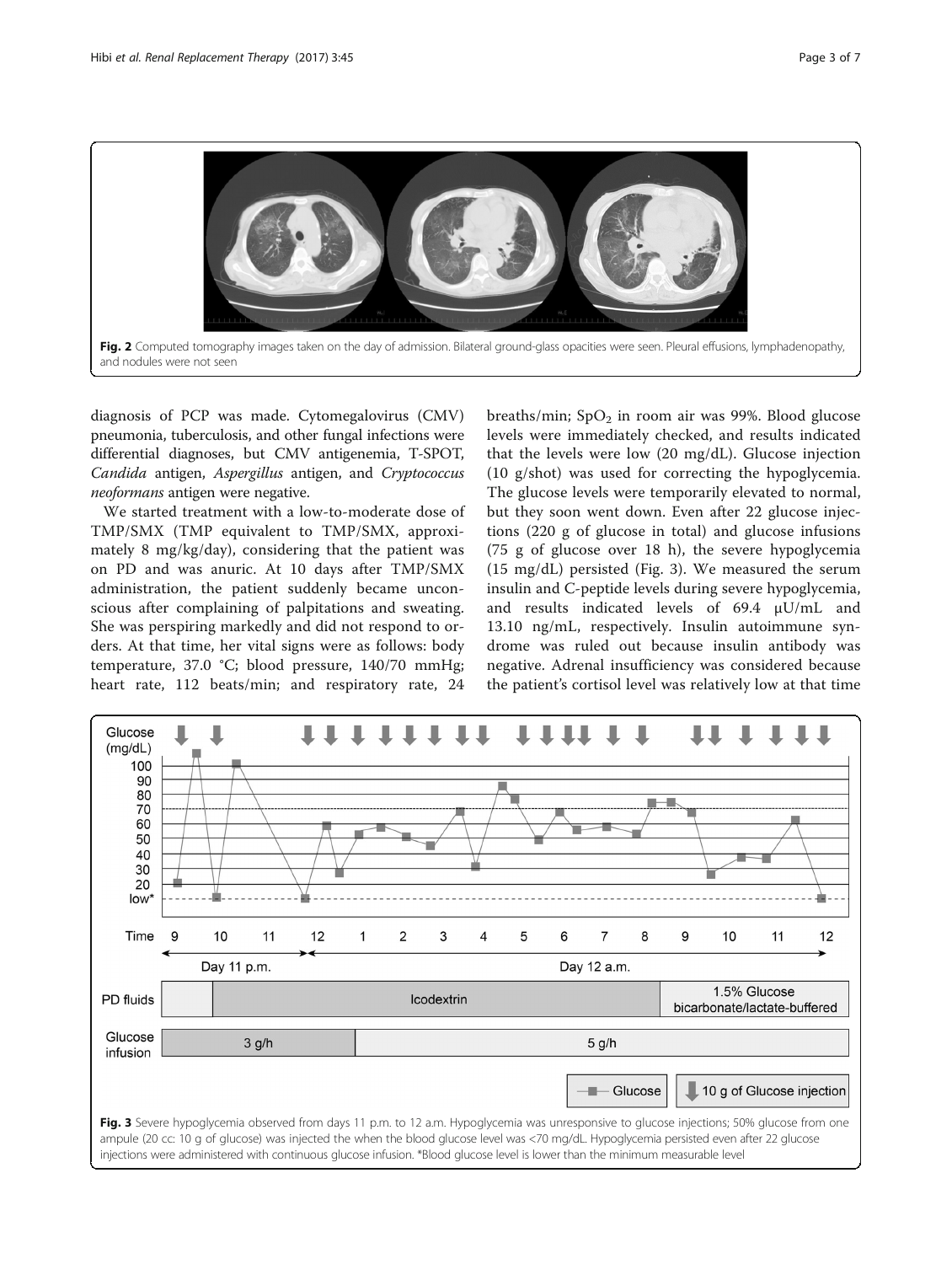(Table 1), but she was taking oral prednisolone daily, and it could not explain the hyperinsulinemia and persistent severe hypoglycemia that could not be corrected by glucose injections and infusions. Insulinoma was clinically ruled out because the patient had no previous history of hypoglycemia, and the blood glucose levels were unresponsive; in addition, there were no nodules and masses in the pancreas, according to CT images.

We suspected TMP/SMX-induced severe hypoglycemia. Because the patient needed to continue PCP treatment for 14 days, we inserted a central venous catheter in her right neck to infuse highly concentrated glucose (50% glucose) and maintain normal blood glucose levels. Using a glucose infusion at 20 g/h led to an improvement in the hypoglycemia, but the patient exhibited asymptomatic hypoglycemia at several instances. We decreased the glucose infusion to 10 g/h on day 17 (the day that PCP was successfully treated for 14 days with TMP/SMX administration), but the patient had hypoglycemia during early morning. We monitored her blood glucose levels using real-time continuous glucose monitoring (RT-CGM, THE MINIMED<sup>®</sup> 620G SYSTEM, Medtronic Japan Co., Ltd., Tokyo, Japan) and corrected her hypoglycemia by adjusting the amount of glucose infusion (Fig. [4\)](#page-4-0). On day 22, glucose infusion was stopped, and hypoglycemia was no longer detected. After the patient was stabilized, we measured her serum insulin levels, which had returned to normal (4.0 μU/mL on day 23). This result supported a definitive diagnosis of TMP/ SMX-associated severe hypoglycemia. On day 23, an adrenocorticotropic hormone stimulation test—measuring serum cortisol levels immediately before as well as 30 and 60 min after the intravenous injection of 250 μg of cosyntropin—was performed, but the results indicated unresponsiveness (data not shown). This finding is compatible with tertiary adrenal insufficiency due to long-term steroid use.

We added a low-dose of TMP/SMX (TMP equivalent to TMP/SMX, 40 mg) in this patient for prophylaxis against PCP because she had a high risk of recurrent P. jirovecii infection. After taking a low dose of TMP/SMX, the patient did not become hypoglycemic and was discharged on day 36 without any medical complications.

#### **Discussion**

TMP/SMX is well-absorbed through oral administration and has a good bioavailability. Accumulation of the drug should be considered in a patient with compromised renal function due to the prolongation of its half-life [\[9](#page-6-0)]. The structural similarity of SMX with sulfonylurea may result in pancreatic insulin secretion, particularly at higher doses and in patients with renal impairment [\[6](#page-6-0)]. We reviewed previously reported 22 cases of TMP/ SMX-associated hypoglycemia [[4, 6](#page-6-0)–[8, 10](#page-6-0)–[25](#page-6-0)] (Table [2](#page-5-0)). In most of the cases (77%), patients had renal impairment (serum creatinine  $> 1.1$  mg/dL and/or on renal replacement therapy). A moderate-to-high dose of TMP/SMX  $( \geq 1600 \text{ mg of SMX/ day})$  was used for treating PCP in 45% of the cases. We could find two cases of HD patients [[11](#page-6-0), [14](#page-6-0)] and one case of PD patient [\[16](#page-6-0)]. Although serum insulin levels were not available for all the cases, in most cases, hyperinsulinemia was observed despite low serum blood glucose levels. We considered that hyperinsulinemia was caused by insulin secretion due to the sulfonylurea-like effect of SMX, and renal impairment and high-dose TMP/SMX use were two major predisposing factors for TMP/SMX-induced hypoglycemia. The kidneys have an important role in the clearance and degradation of circulating insulin. It is estimated that 30–80% of insulin entering the kidneys is removed [\[26](#page-6-0)]. Although conclusive evidence regarding the contribution of the kidneys to total body gluconeogenesis is not available, the kidneys contribute to the maintenance of glucose homeostasis to some extent [[27](#page-6-0)]. Similar to our case, we should consider a prolonged insulin effect and low ability to maintain glucose homeostasis in ESRD patients without urine output.

We suspected that the persistent hypoglycemia in the present case was caused by the accumulation of SMX in this patient because of PD without urine output. Walker et al. reported the pharmacokinetics of TMP/SMX in 10 adult patients on continuous ambulatory PD. The patients were given one dose of TMP (320 mg) and SMX (1600 mg) orally, intravenously, and intraperitoneally on separate occasions. At 24 h after administration, < 3% of TMP and < 6% of SMX were excreted in the dialysate,

Table 1 Laboratory data on days 11 and 23 (blood samples were taken early morning)

|                       | Day 11 (10 days after TMP/SMX administration) | Day 23 (9 days after completing TMP/SMX treatment) |
|-----------------------|-----------------------------------------------|----------------------------------------------------|
| Glucose               | 15 mg/dL                                      | 73 mg/dL                                           |
| Serum insulin         | 69.4 µU/mL                                    | $4.0 \mu$ U/mL                                     |
| Serum C-peptide       | 13.10 ng/mL                                   | 2.07 ng/mL                                         |
| Serum cortisol        | $7.2 \mu q/dL$                                | $3.1 \mu q/dL$                                     |
| <b>ACTH</b>           | 75.9 pg/mL                                    | 28.2 pg/mL                                         |
| Anti-insulin antibody | Negative                                      |                                                    |
|                       |                                               |                                                    |

TMP/SMX trimethoprim–sulfamethoxazole, ACTH adrenocorticotropic hormone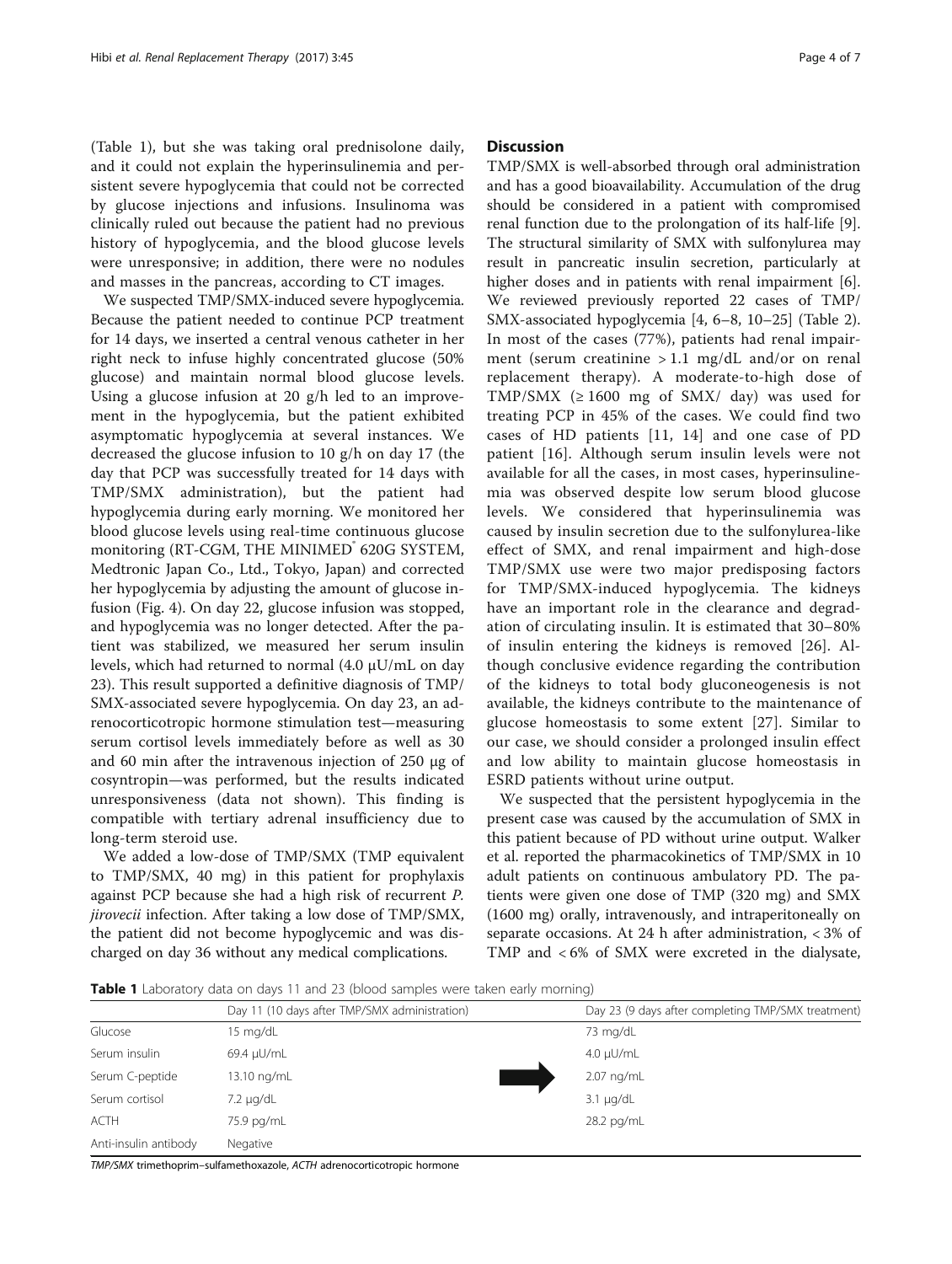<span id="page-4-0"></span>

regardless of the route of administration [[28\]](#page-6-0). To achieve prompt recovery, hemodialysis (HD) might be a better choice because HD has a higher clearance of SMX compared with CAPD. Nissenson et al. reported the pharmacokinetics of intravenous TMP/SMX during HD. A total of 16 patients with ESRD received a single ampule of TMP/SMX (containing 800 mg of SMX) at 45 min prior to HD, and 57% of the administered SMX was removed during the 4-h HD [[29\]](#page-6-0).

In this case, long-term steroid use was also a risk for prolonged hypoglycemia due to tertiary adrenal insufficiency, because steroids suppress the secretion of corticotropin-releasing hormone from the hypothalamus [[30\]](#page-6-0). Senanayake et al. reported a case of hypoglycemia caused by a prophylactic dose of TMP/SMX in a patient with eosinophilic granulomatosis with polyangiitis using prednisolone for immunosuppressive therapy, although the patient was without renal impairment [\[24](#page-6-0)]. Symptoms of hypoglycemia were ameliorated by increasing the prednisolone dosage. In our case, increasing the steroid dosage could have been considered to reduce the amount of glucose infusions because the patient had anuria. Volume overload due to infusion becomes a serious problem in PD patients because the rehydration amount is limited in these patients.

There was a possibility that the glucose in the PD fluid acted as a buffer against hypoglycemia to some extent in this case. The patient used icodextrin PD fluid during the night time (from 10 p.m. to 9 a.m., 2000 mL) and 1.5% glucose bicarbonate/lactate-buffered PD fluid from 9 a.m. to 10 p.m. (three cycles of 2000 mL). Icodextrin use might be a part of the reason why hypoglycemia was seen mainly from midnight to early morning in this case.

Although RT-CGM is usually used for monitoring the glucose levels of patients with type 1 diabetes [[31](#page-6-0)], it was effective in this case to detect asymptomatic hypoglycemia earlier, and it enabled the patient to monitor glucose levels more appropriately compared with the self-monitoring of blood glucose. Lower dose TMP/SMX for prophylaxis against PCP was acceptable in this patient, along with the careful monitoring of blood glucose levels after the detachment of RT-CGM during hospitalization.

#### Conclusions

We encountered a complicated case of severe hypoglycemia associated with TMP/SMX use in a patient on PD. To our knowledge, this is the first Japanese case of hypoglycemia in a patient on PD caused by TMP/SMX use alone. Hypoglycemia was persistent and refractory, and glucose infusion was needed for almost a week even after PCP treatment was completed to maintain the blood glucose at normal levels. Although hypoglycemia is a rare adverse reaction when TMP/SMX is used in isolation, the risk of hypoglycemia should be considered when using higher than average doses of TMP/SMX in patients with renal failure, especially in those on PD, because of the lower excretion rate of the drug into PD fluids. Routine blood glucose monitoring might be recommended in selected cases.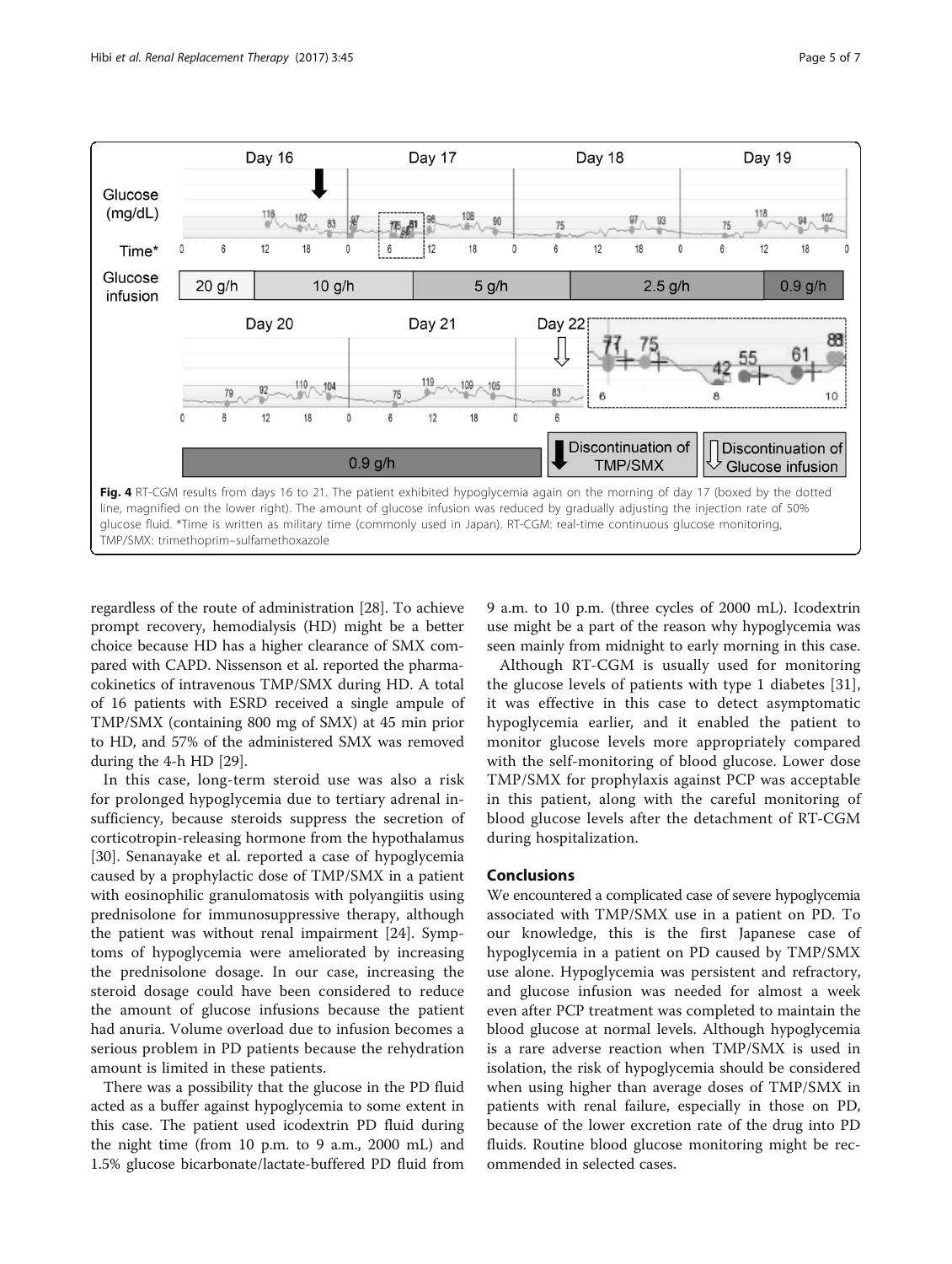|                         |                  |                     |             | Table 2 Previously reported 22 cases of trimethoprim            | sulfamethoxazole-induced hypoglycemia and the present case                                                                                                                                                                                                                                                                                                                                                                                                                                                                                           |                                  |                                  |                              |                              |                                  |                                         |                                           |
|-------------------------|------------------|---------------------|-------------|-----------------------------------------------------------------|------------------------------------------------------------------------------------------------------------------------------------------------------------------------------------------------------------------------------------------------------------------------------------------------------------------------------------------------------------------------------------------------------------------------------------------------------------------------------------------------------------------------------------------------------|----------------------------------|----------------------------------|------------------------------|------------------------------|----------------------------------|-----------------------------------------|-------------------------------------------|
| number<br>Case          | Reported<br>year | [Reference]         | Age/sex     | ğ<br>Indication<br><b>TMP/SMX</b>                               | Underlying<br>disease                                                                                                                                                                                                                                                                                                                                                                                                                                                                                                                                | Prednisolone<br>use (dosage)     | Serum creatinine<br>evel (mg/dL) | Dose of SMX<br>(mg/day)      | administration<br>Route of   | Duration<br>(days)               | serum glucose<br>evel (mg/dL)<br>Lowest | Highest serum<br>insulin level<br>(µU/mL) |
| Case                    | 1983             | $[10]$              | 65/F        | $\overline{5}$                                                  | CRF, CHF                                                                                                                                                                                                                                                                                                                                                                                                                                                                                                                                             | $\stackrel{\triangle}{\geq}$     | $\overline{6}$                   | 600                          | o.<br>Q                      | $\supseteq$                      | 27                                      | 36                                        |
| $\sim$<br>Case          | 1984             |                     | 63/M        | Septic arthritis                                                | ESRD on HD                                                                                                                                                                                                                                                                                                                                                                                                                                                                                                                                           | $\lessapprox$                    | $\equiv$                         | 4800                         | o.<br>Q                      | 5                                | 26                                      | $\stackrel{\triangleleft}{\geq}$          |
| 3<br>Case               | 1984             | 흔                   | 85/F        | 5                                                               | CRF, DM, PD                                                                                                                                                                                                                                                                                                                                                                                                                                                                                                                                          | $\stackrel{\triangleleft}{\geq}$ | $\stackrel{\triangleleft}{\geq}$ | 1600                         | o.<br>Q                      |                                  | $\mathbb{Z}$                            | $\infty$                                  |
| 4<br>Case               | 1984             | $[12]$              | 74/F        | 5                                                               | CRF, DM                                                                                                                                                                                                                                                                                                                                                                                                                                                                                                                                              | $\frac{1}{2}$                    | 8.2                              | 1600                         | p.o.                         | NA)                              | $\approx$                               | $\circ$                                   |
| S<br>Case               | 987              | $\overline{\Xi}$    | 62/M        | PCP                                                             | CRF, MM                                                                                                                                                                                                                                                                                                                                                                                                                                                                                                                                              | $\lessgtr$                       | 3.3                              | 4800                         | $\stackrel{\triangle}{\geq}$ |                                  | $\approx$                               | 34.5                                      |
| $\circ$<br>Case         | 1988             | $[13]$              | 88/F        | PCP                                                             | $\lessgtr$                                                                                                                                                                                                                                                                                                                                                                                                                                                                                                                                           | $\lessgtr$                       | $\overline{C}$                   | 1600                         | p.o.                         | 4                                | 33                                      | $\stackrel{\triangleleft}{\geq}$          |
| $\overline{ }$<br>Case  | 1988             | 三                   | <b>RAV</b>  | <b>PCP</b>                                                      | ESRD on HD                                                                                                                                                                                                                                                                                                                                                                                                                                                                                                                                           | 60 mg/day p.o.                   | $\supseteq$                      | 7680                         | ž.                           | $\sim$                           | 33                                      | MA                                        |
| $\infty$<br>Case        | 1988             | $\Xi$               | 34/M        | PCP                                                             | $\infty$<br>AIDS, Hepatitis                                                                                                                                                                                                                                                                                                                                                                                                                                                                                                                          | $\lessgtr$                       | $\stackrel{\triangleleft}{\geq}$ | $\stackrel{\triangle}{\geq}$ | $\leq$                       | $\circ$                          | S                                       | $\supseteq$                               |
| $\circ$<br>Case         | 1992             | $\Xi$               | 19/F        | $\stackrel{\leq}{\geq}$                                         | ESRD on PD                                                                                                                                                                                                                                                                                                                                                                                                                                                                                                                                           | $\stackrel{\triangleleft}{\geq}$ | $\frac{1}{2}$                    | 1600                         | p.o.                         |                                  |                                         | $\stackrel{\triangle}{\geq}$              |
| Case 10                 | 1992             | $\boxtimes$         | 72/M        | Prophylaxis                                                     | Lymphoma                                                                                                                                                                                                                                                                                                                                                                                                                                                                                                                                             | $\stackrel{\triangle}{\geq}$     | $\overline{0}$                   | $\lesssim$                   | $\lesssim$                   | $\stackrel{\triangleleft}{\geq}$ | $\overline{4}$                          | $\sum_{i=1}^{n}$                          |
| Case 11                 | 1993             | E                   | 36/M        | PCP                                                             | Renal transplant                                                                                                                                                                                                                                                                                                                                                                                                                                                                                                                                     | ≶                                | 2.7                              | 4800/9600                    | $i \vee i$ p.o.              | $\Omega$                         | 33                                      | $\stackrel{\triangle}{\geq}$              |
| Case 12                 | 1997             | $\boxed{8}$         | 73/M        | Pneumonia                                                       | ARF                                                                                                                                                                                                                                                                                                                                                                                                                                                                                                                                                  | ₹                                | $\overline{51}$                  | 6000/3000                    | iw/iw.                       | 89                               | $\mathcal{Z}$                           | $\stackrel{\triangle}{\geq}$              |
| Case 13                 | 2000             | [er                 | 91/F        | $\overline{5}$                                                  | $\stackrel{\triangle}{\geq}$                                                                                                                                                                                                                                                                                                                                                                                                                                                                                                                         | $\stackrel{\triangle}{\geq}$     | $\overline{1}$                   | 3200                         | p.o.                         | $\overline{\phantom{0}}$         | 34                                      | $\frac{1}{2}$                             |
| Case 14                 | 2001             | [20]                | 41/M        | <b>PCP</b>                                                      | AIDS, Hepatitis C                                                                                                                                                                                                                                                                                                                                                                                                                                                                                                                                    | $\frac{1}{2}$                    | 1.36                             | 6400                         | р.<br>С                      | $\supseteq$                      | $\frac{8}{10}$                          | 30.2                                      |
| Case 15                 | 2006             | $\overline{\omega}$ | 46/M        | PCP                                                             | <b>AIDS</b>                                                                                                                                                                                                                                                                                                                                                                                                                                                                                                                                          | $\stackrel{\triangleleft}{\geq}$ | $\overline{61}$                  | 6400                         | p.o.                         | $\frac{8}{1}$                    | 29                                      | 20.6                                      |
| Case 16                 | 2008             | $\Xi$               | 76/M        | Endophthalmitis                                                 | $\stackrel{\triangle}{\geq}$                                                                                                                                                                                                                                                                                                                                                                                                                                                                                                                         | $\lessgtr$                       | $\overline{2.1}$                 | 75 mg/kg/day                 | $\frac{1}{2}$                | Ξ                                | $\geqslant$                             | $\stackrel{\triangleleft}{\geq}$          |
| Case 17                 | 2010             | $\boxed{4}$         | 44/F        | PCP                                                             | <b>AIDS</b>                                                                                                                                                                                                                                                                                                                                                                                                                                                                                                                                          | 80 mg/day i.v.                   | 0.8                              | 6400                         | $\geq$                       |                                  | 59                                      | 84                                        |
| Case 18                 | 2010             | 互                   | 24/M        | PCP                                                             | <b>AIDS</b>                                                                                                                                                                                                                                                                                                                                                                                                                                                                                                                                          | 80 mg/day i.v.                   | 0.8                              | 4800                         | $\leq$                       | $\gtrsim$                        | $\Theta$                                | $\otimes$                                 |
| Case 19                 | 2012             | $[22]$              | 56/F        | PCP                                                             | ESRD, Renal transplant                                                                                                                                                                                                                                                                                                                                                                                                                                                                                                                               | 5 mg/day p.o.                    | MA                               | $\leq$                       | $\frac{1}{2}$                |                                  | $\overline{5}$                          | $\frac{1}{2}$                             |
| $\approx$<br>Case       | 2012             | 23]                 | 83/M        | Prophylaxis                                                     | Lymphoma                                                                                                                                                                                                                                                                                                                                                                                                                                                                                                                                             | $\lessgtr$                       | 1.72                             | (2 times a week)<br>1600     | p.o.                         | $\frac{1}{2}$                    | 25                                      | $\stackrel{\triangleleft}{\geq}$          |
| Case 21                 | 2013             | $[24]$              | 52/F        | Prophylaxis                                                     | EGPA                                                                                                                                                                                                                                                                                                                                                                                                                                                                                                                                                 | 40 mg/day p.o.                   | $\frac{1}{2}$                    | 400                          | p.o.                         | $\frac{1}{2}$                    | $\overline{5}$                          | 42.6                                      |
| Case 22                 | 2017             | [25]                | <b>M/69</b> | Pneumonia                                                       | MPA, AKI, FN                                                                                                                                                                                                                                                                                                                                                                                                                                                                                                                                         | Yes (N/A)                        | 2.62                             | 4800                         | $\frac{1}{2}$                | 4                                | 28.8                                    | 99.4                                      |
| 23<br>Case <sup>-</sup> | 2017             | The present<br>case | 54/F        | PCP <sub>D</sub>                                                | RA, ESRD on PD                                                                                                                                                                                                                                                                                                                                                                                                                                                                                                                                       | 3 mg/day p.o.                    | 8.96                             | 1600                         | p.o.                         | $\supseteq$                      | $\overline{1}$                          | 69.4                                      |
|                         |                  |                     |             | granulomatosis with polyangiitis, MPA microscopic polyangiitis, | renal disease, HD hemodialysis, DM diabetes mellitus, PD Parkinson's disease, MM multiple myeloma, ALDS acquired immune deficiency syndrome, PD peritoneal dialysis, ARF acute renal failure, EGPA eosinophilic<br>F female, M male, TMP/SMX trimethoprim/sulfamethoxazole, UTI urinary tract infection, PCP Pneumorystis jirovecii pneumonia, N/A not available, CRF chronic renal failure, CHF congestive heart failure, ESRD end-stage<br>AKI acute kidney injury, FN febrile neutropenia, RA rheumatoid arthritis, p.o. per os, i.v. intravenous |                                  |                                  |                              |                              |                                  |                                         |                                           |

 $\frac{4}{7}$  $\frac{1}{2}$  $\frac{3}{7}$  $\vec{z}$  $\frac{1}{2}$ Ŕ ي<br>پ r.  $\ddot{\phantom{0}}$  $\frac{1}{2}$ - 4

<span id="page-5-0"></span>Hibi et al. Renal Replacement Therapy (2017) 3:45 Page 6 of 7